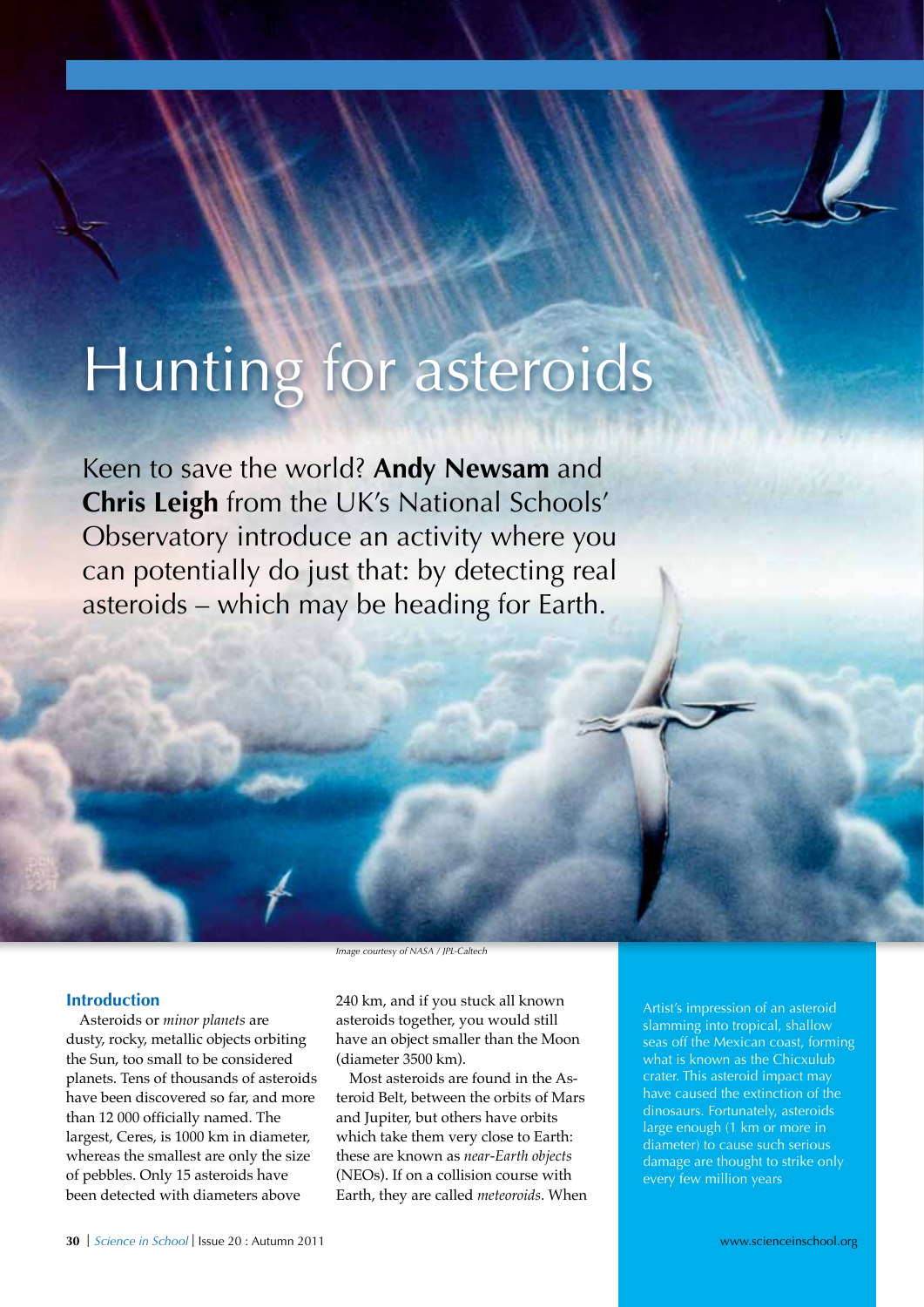# Teaching activities

a meteoroid strikes the atmosphere at high velocity, friction causes it to incinerate in a streak of light known as a *meteor*. If the meteoroid does not burn up completely, what is left strikes Earth's surface and is called a *meteorite*.

Although many small asteroids hit Earth every day, they are too small to cause any damage. However, there have been larger ones in the past: the

*Image courtesy of NASA, ESA and J Parker (Southwest Research Institute); image source: Wikimedia Commons*



Ceres, as imaged by the Hubble Space Telescope

1.186 km wide Barringer Crater in Arizona, USA, was created about 50 000 years ago by a meteor thought to have been just 40 m wide. Such events occur about every 1000 years, but most craters are not visible due to weathering or vegetation, or because they are under the sea.

Although it is very unlikely that a large NEO will hit Earth in our lifetime, astronomers are trying very hard to find and track as many NEOs as possiblew1. If they can find big Earth-threatening NEOs early enough, it may be possible to 'push' them out of the way and stop them crashing into Earth.

How do we find them? Although the positions of stars remain fixed from night to night, the Moon, planets and asteroids wander slowly between them. Unlike most planets, asteroids are too dim to be seen with the naked eye. To observe them we need binoculars or a telescope.

In the following activity devised by the UK's National Schools' Observatory<sup>w2</sup> (NSO; see box on page 32), students aged 7-19 can hunt for asteroids using images generated by the world's largest fully robotic telescope, the Liverpool Telescope on La Palma, on the Canary Islands, Spain (8 m high, weighing 25 tonnes, with mirrors 2 m in diameter). Using the same techniques used by profes **Physics Earth science** *<u>DIT</u>* **Astronomy Ages 14-19\***

After a short introduction to asteroids and the Liverpool Telescope, the article presents an activity on searching for asteroids in digital images. This can be used to link classical (distance, speed, gravity) to modern physics (astrophysics) and to earth science (the Solar System, landscapes on Earth hit by asteroids). Practical work in small groups benefits both the students and the teacher, and producing real scientific results that can be used by the scientific community is guaranteed to motivate the class.

The article stimulates comprehension questions such as:

- · What are asteroids and where do they come from?
- · Have asteroids hit Earth? What effects can we see on Earth?
- · What are the properties of asteroids in the Solar System?
- · What is the Liverpool Telescope and how does it work?
- · How can you calculate the speed of and distance travelled by moving objects, such as asteroids?

*Gerd Vogt, Higher Secondary School for Environment and Economics, Yspertal, Austria*

\*Note that the authors use the activity with younger students

**REVIEW**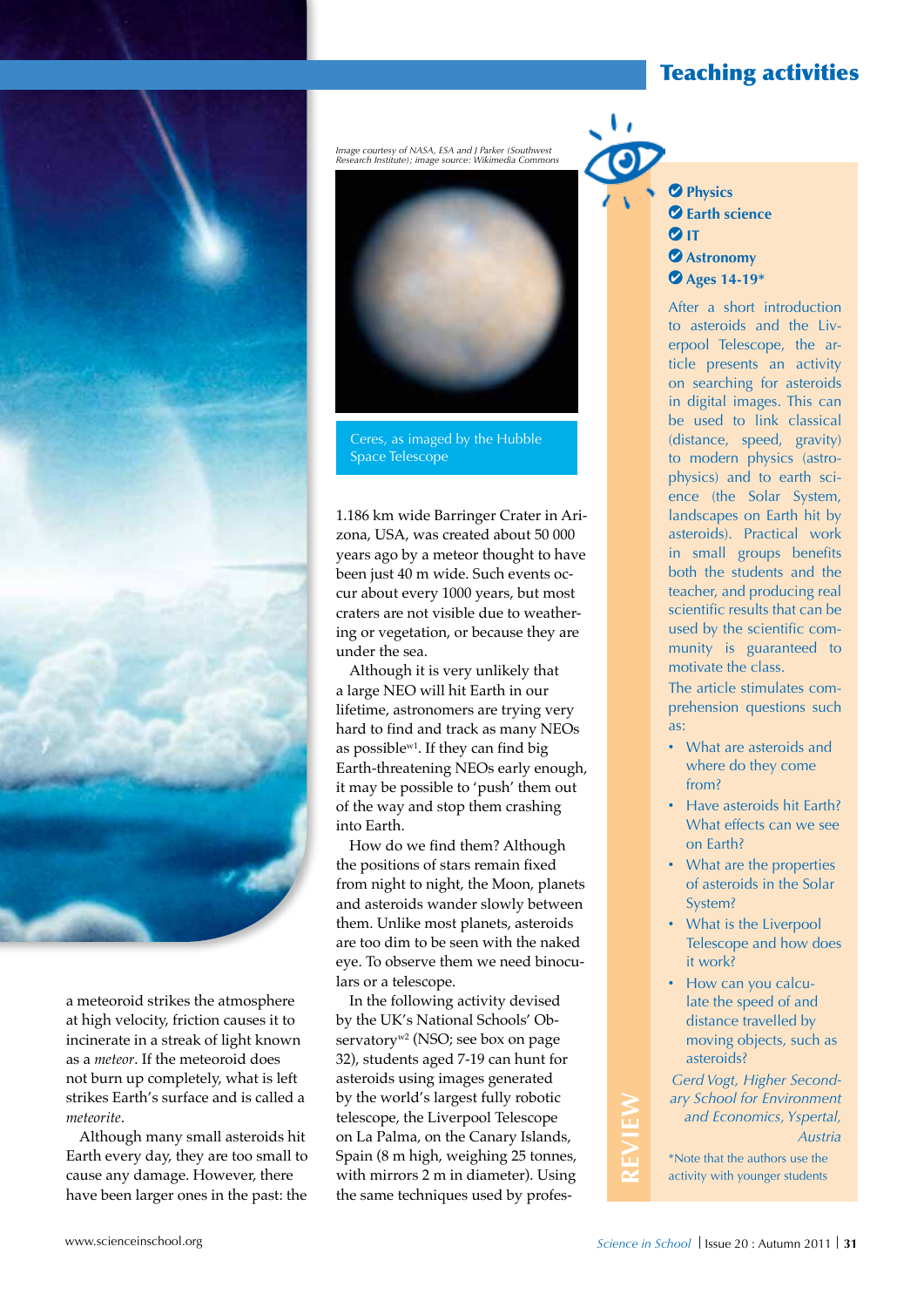*Image courtesy of ESA*



The Barringer Meteorite Crater in Arizona, USA, is 1.186 km in diameter and 180 m deep. It is surrounded by a rim of smashed and jumbled boulders, some as big as houses; the shadow-casting structure on the north side of the crater is the visitors' centre (23 January 2004)

sional astronomers, students quickly learn how to detect real asteroids in real observations. Younger students may need an introduction from their teachers, for whom there are supporting materials onlinew3. Older students can go on to calculate the speed of the detected asteroids (see the advanced task, on page 35) and report back their data. The workshop combines information technology, physics and maths into a fun hour of discovery.

#### **Asteroid Watch** Preparation

All materials required are freely available online<sup>w3</sup> without registration. Each student (or pair of students)

**BACKGROUND**

BACKGROUND

# The National Schools' **Observatory**

The National Schools' Observatory (NSO) is a major educational website, established by Liverpool John Moores University, UK. It allows schools to make their own observations alongside professional astronomers with the world's largest fully robotic telescope – the Liverpool Telescope, which has 5% of its observing time allocated to schools in the UK and Ireland. Once the observing request has been completed, students are able to download the telescope data and use special image-processing software to analyse the resulting images. The website also provides educational resources on astronomy.

will need a computer running Microsoft Windows®. An Internet connection is not required for the activity if the files are downloaded in advance.

- 1. Download and install the dedicated LTImage software. This imageprocessing tool was developed by the NSO and adapted for simplified use in schools. LTImage can work with all image data that are in the FITS image format, i.e. with images from most professional telescopes around the world. A screencast movie guide on using the software is available online.
- 2. Download the teacher notes, the introductory PowerPoint® presentation, and a set of student notes (available for ages 7-11 and 11-16; older students will probably not need notes).
- 3. Introduce the activity using the PowerPoint presentation.
- 4. Hand out a copy of the student notes to each student.

For details on how to use LTImage at the individual steps, see the teacher notes.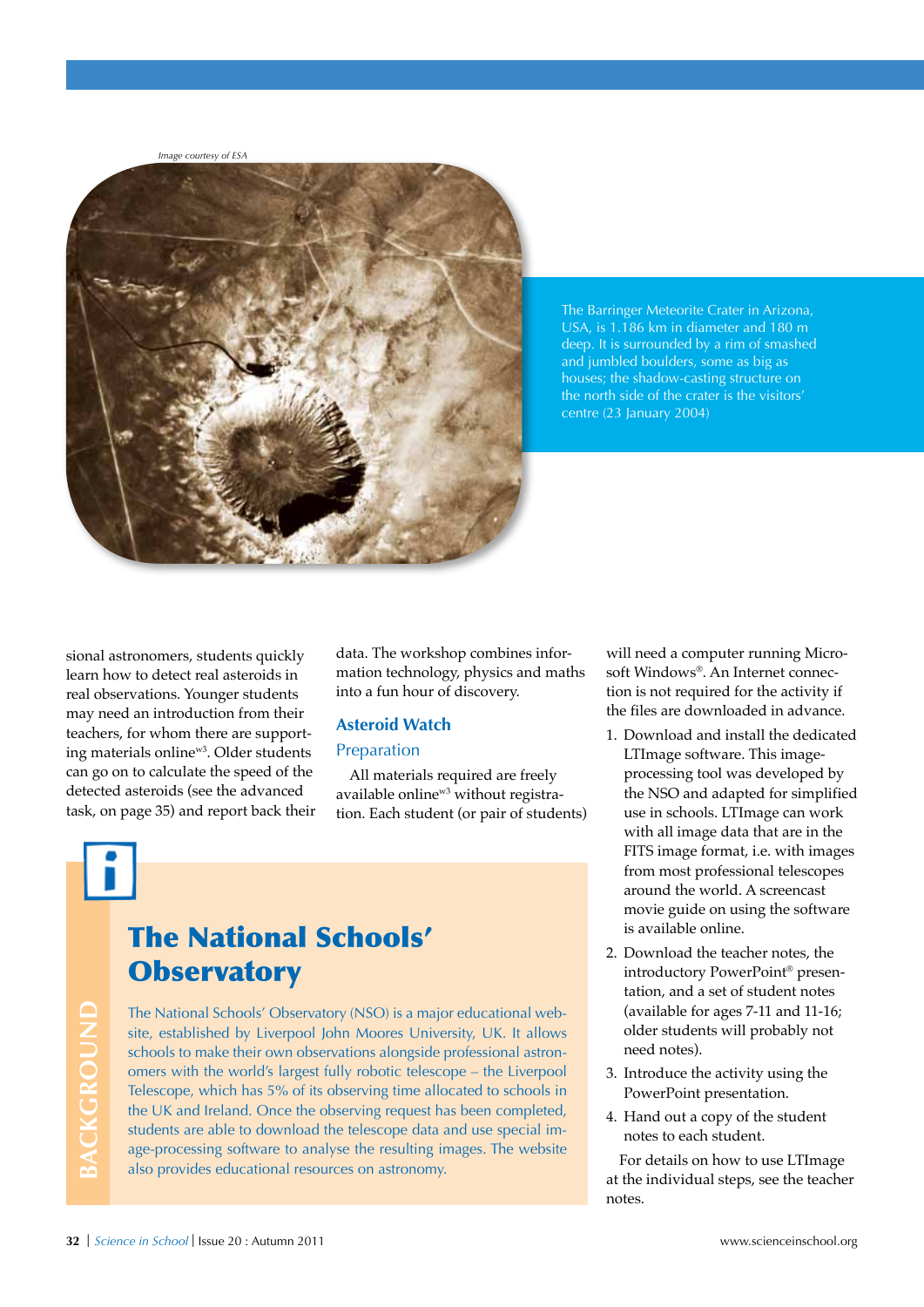# Teaching activities

#### Making the observations

To detect the movement of asteroids, we need images of the night sky that were taken some time apart, so that they will have changed position between images. To make sure any motion we see is genuine, we will use four separate images, each taken about 30 minutes apart. You will find the images in the 'Data files' section of the Hunting for Asteroids activityw3.

The ah\_demo-1.fits to ah\_demo-4. fits files are simulated data for you to practice on, while the ahunt-10-1-1.fits to ahunt-10-1-4.fits data are real observations of an NEO called 2001 GQ2, which were taken just before midnight on 5 April 2009.

1. Save all eight images to your computer. For your first attempt, use the demonstration image set (ah-demo-1, ah-demo-2 etc.) as the images contain simulated asteroids for you to spot.

#### Detecting asteroids

2. Start LTImage and load the first image.

You might be disappointed, since the image is probably very dark. Do not worry, this is normal and can be corrected: the camera on the Liverpool telescope was designed to count the number of photons it receives, rather than to take pretty pictures. Some of the details in the

image may be so dark compared to the surrounding bright stars that we cannot initially see them. To reveal more detail from dimmer objects, we need to adjust the scaling using the two sliders in LTImage.

- 3. Load and scale the other three images.
- 4. To look for asteroids, we use a technique known as *blinking*. To blink the images, simply look at the main viewing screen in LTImage and switch between each of the four images in quick succession. For example, look at image 1 for about half a second, then at images 2, 3 and finally 4, before

*Image courtesy of the National Schools' Observatory Image courtesy of the National Schools' Observatory*











Can you see asteroid 2003 BK47 move?

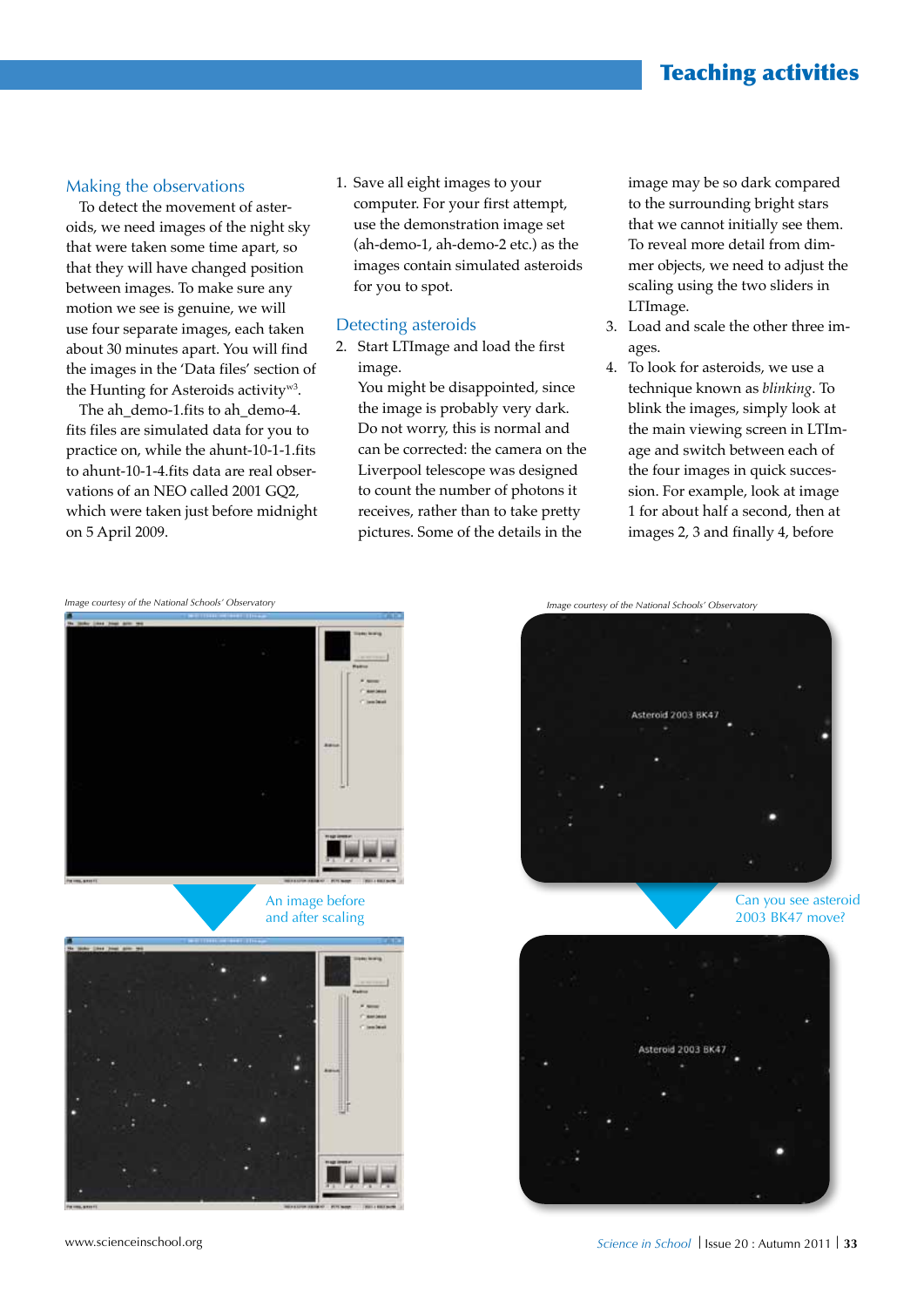returning to image 1 and repeating the process. The stars do not move, but an asteroid will. That is all there is to it – get several images, blink them, and if something moves (in a straight line), it is an asteroid.

In the demonstration image set, you should be able to pick out two asteroids (one is harder to spot than the other). Keep blinking the images until you are sure. You may want to try varying the time you look at each image. Note that the stars can appear to wobble due to wind and pointing variations, but asteroid movement is more obvious.

5. When you are happy that you can find at least one of the moving objects in the demonstration image set, try the four images from the real image set to see if you can discover the asteroid.

#### Measuring the position of an NEO

6. Once you have found an NEO by blinking the images, the next step is to measure its position. To find the pixel coordinate of it in each image, use the Image Examine tool in LTImage. See the 'Measuring the position of near-Earth

objects (NEOs)' section on the Asteroid Watch activity websitew3 for detailed instructions.

- 7. To find the X and Y coordinates, move the mouse pointer until it is right under the cross hairs on the Examine window.
- 8. Repeat this for each NEO and image – remember to write down all your results.



*Image courtesy of J Marchant*



#### The real thing

Now that you have understood how it works, you are ready to download some more recent observations of real NEOs that astronomers need to know more about. The images are of positions where recently discovered NEOs are likely to be, and the observations are needed to refine our understanding of the NEO's orbits. Because this is real research data, we do not know for certain where or even whether there will be an NEO in the image, but there *should* be. There is also a small chance of another, unknown asteroid in the same field of view, of course.

- 9. Go to 'Download some recent observations to analyse' on the Asteroid Watch activity websitew3, and download a set of four images. Remember to make a note of the group ID code – you will need it when reporting your results.
- 10. Scale and blink the images, and measure the positions of any NEO you detect. There will be at least one in most observations. In about 1 in 10 cases, there will be no NEO, and in about 1 in 100, there will be two.

#### Submitting your results

To submit your results (the X and Y coordinates of newly identified NEOs), go to 'Report your results' on the Asteroid Watch activity website. Useful (non-spam) results will be passed on to the International Astronomical Union's Minor Planet Centerw4 to improve orbital estimates.

#### **Advanced task: calculating the speed of an asteroid**

If you have time and feel confident about using a little maths with the students, you can use the demonstration image set and some of the LTImage tools to work out how far the asteroid has travelled and how fast it is going. For instructions, download the 'More able tasks' worksheet on the 'Hunting for Asteroids' activity websitew3.